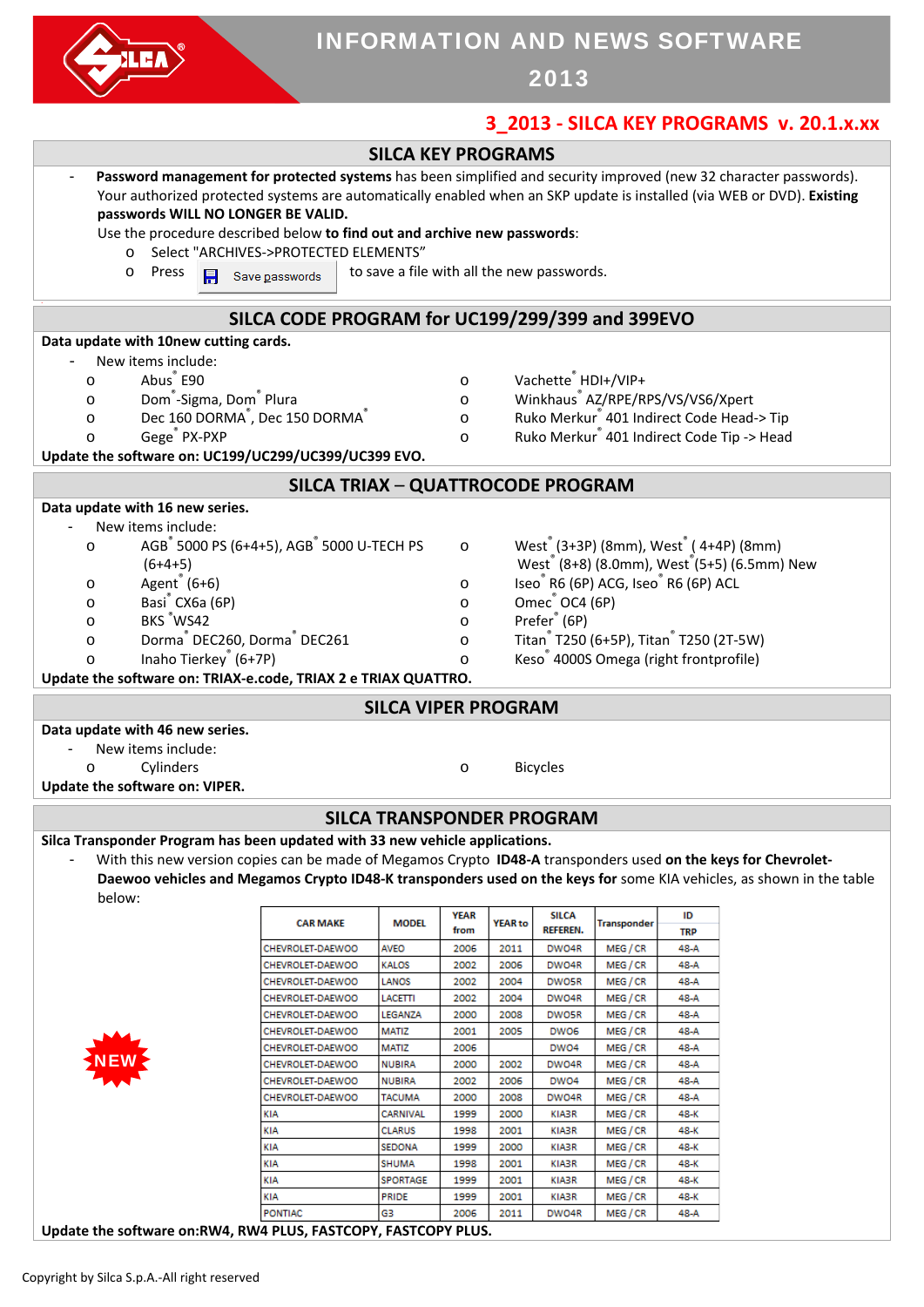

# **INFORMATION AND NEWS SOFTWARE**



# **2013**

# **2\_2013 - SILCA KEY PROGRAMS v. 19.4.x.xx**

# **SILCA KEY PROGRAMS**

- The **Software Interface** (SSI) program can import files of up to 10000 lines with Master Key Systems.
- **SKP web subscribers** can consult the SKP Update News before downloading files from the internet.
- On **CODEMAKER** for flat keys a new "Wave line" cutting method can be used.
- **Password management for protected systems** has been simplified and security improved (new 32 character passwords). Your authorized protected systems are automatically enabled when an SKP update is installed (via WEB or DVD). **Existing passwords WILL NO LONGER BE VALID.**

### Use the procedure described below **to find out and archive new passwords**:

- o Select "ARCHIVES->PROTECTED ELEMENTS"
	-

 $\circ$  Press  $\overline{H}$  Save passwords to save a file with all the new passwords.

# **SILCA CODE PROGRAM for UC199/299/399 and 399EVO**

**Data update with 9 new cutting cards.** 

- New items include:
	- o **New B15 adapter for OMEGA keys on UC199**
	- o ABUS RH4/5, MIWA ( Depth 0-1-2-3-4 ), SCHLAGE EVEREST 29 e BRITON 7500
	- o SUBARU models BRZ, IMPREZA, TREZIA, FORESTER, XV
	- o UC199 is now available in the Scandinavian language.
	- o **UC199 has 2 new adapters: for FO21P** and **SIMPLEX** keys

**Update the software on:UC199/UC299/399 and UC399 EVO.**

# **SILCA TRIAX** – **QUATTROCODE PROGRAM**

### **Data update with 14 new series.**

- New items include:
	- o ABUS BRAVUS series 1000,2000,3000,4000.
	- o HONDA car models Brio and Amage, SUBARU model Forester, GMC.
	- o GEGE systems ANS, AP,APN,CNS,HKS and pExtra.
	- o AGB 5000 PS and U-TECH PS
	- o BASI K10
	- o MAUER ELITE 1A

**Update the software on: TRIAX-e.code, TRIAX 2 e TRIAX QUATTRO.**

### **SILCA IDEA** – **PRIMA LASER PROGRAM**

# **Data update with 2 new series.**

- New items include:
	- o Euro Elzett
	- o Mottura

# **Update the software on: IDEA.**

# **SILCA VIPER PROGRAM**

### **Data update with 3 new series.**

- New items include:
	- o HONDA car models Brio and Amage, SUBARU model Forester, GMC.

**Update the software on: VIPER.**

# **SILCA TRANSPONDER PROGRAM**

### **Silca Transponder Program has been updated with 111 new vehicle applications.**

- The STP database has been updated with all ILCO key references and American car models have been aligned with the 2013 ILCO Transponder catalogue. The new KEYLESS keys (HU92RNHK…) have been introduced.
	- New option "Hide obsolete SILCA key blanks" to filter search results and deal with only available SILCA key blanks.
- **New software version 3.06.064 for all RW devices** (RW4, RW4 PLUS, FASTCOPY, FASTCOPY PLUS) for reading/writing the new electronic **MH KEYLESS** keys

### **Update the software on:RW4, RW4 PLUS, FASTCOPY, FASTCOPY PLUS.**

# **SILCA KEY READER PROGRAM & OPTIKA**

### **Update with 27 new references.**

Remember to use a USB PEN to update the OPTIKA program. To download the USB-PEN use the "Advanced" function in the OPTIKA "Archives =>Machines" of the Key Reader Program (or SKP).